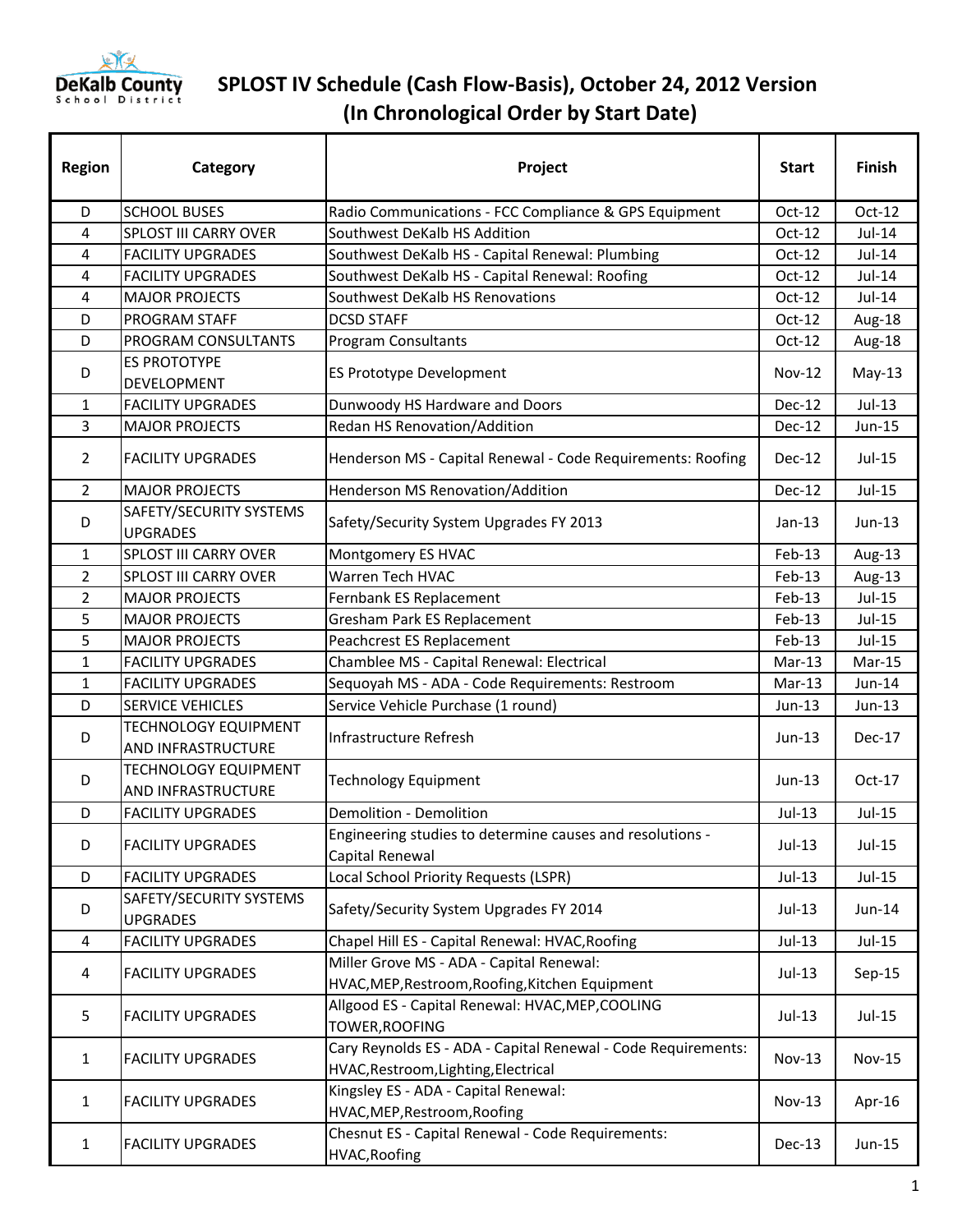

| <b>Region</b>  | Category                 | Project                                                                                                                       | <b>Start</b> | Finish        |
|----------------|--------------------------|-------------------------------------------------------------------------------------------------------------------------------|--------------|---------------|
| $\mathbf{1}$   | <b>FACILITY UPGRADES</b> | Doraville Driver's ED - Capital Renewal: Roofing                                                                              | $Dec-13$     | Feb-15        |
| 1              | <b>FACILITY UPGRADES</b> | Montgomery ES - ADA - Capital Renewal:<br>HVAC, Roofing, Restroom                                                             | $Dec-13$     | $Mar-15$      |
| $\mathbf{1}$   | <b>FACILITY UPGRADES</b> | Vanderlyn ES - ADA - Capital Renewal: HVAC, Kitchen Equipment,<br>Restroom                                                    | $Dec-13$     | $Mar-15$      |
| 1              | <b>FACILITY UPGRADES</b> | Woodward ES - ADA - Capital Renewal - Code Requirements:<br>HVAC, Kitchen Equipment, Restroom, Roofing                        | Dec-13       | Mar-15        |
| $\mathbf{1}$   | <b>MAJOR PROJECTS</b>    | Chamblee HS: Replacement                                                                                                      | Dec-13       | Jun-19        |
| $\mathbf{1}$   | <b>FACILITY UPGRADES</b> | Montclair ES - Capital Renewal - Code Requirements:<br><b>HVAC, Water Piping Electrical</b>                                   | $Jan-14$     | Jul-15        |
| 1              | <b>FACILITY UPGRADES</b> | Hightower ES - Capital Renewal: HVAC, MEP, Water<br>Piping, Roofing                                                           | $Jan-14$     | Jun-16        |
| $\mathbf{1}$   | <b>FACILITY UPGRADES</b> | Huntley Hills ES - ADA - Capital Renewal - Code Requirements:<br>HVAC, MEP, Restroom, Roofing                                 | $Jan-14$     | $May-15$      |
| $\overline{2}$ | <b>FACILITY UPGRADES</b> | Druid Hills HS - Capital Renewal - Code Requirements:<br>Plumbing, Water Piping                                               | $Jan-14$     | <b>Dec-15</b> |
| $\overline{2}$ | <b>FACILITY UPGRADES</b> | Evansdale ES - Capital Renewal - Code Requirements:<br>HVAC, MEP, Water Piping                                                | $Jan-14$     | <b>Dec-15</b> |
| $\overline{2}$ | <b>FACILITY UPGRADES</b> | Midvale ES - ADA - Capital Renewal: HVAC, Kitchen<br>Equipment, Roofing, Restroom                                             | $Jan-14$     | $Mar-15$      |
| 2              | <b>FACILITY UPGRADES</b> | Oak Grove ES - Capital Renewal - Code<br>Requirements: HVAC, Electrical, Restroom, Water Piping, Kitchen<br>Equipment         | $Jan-14$     | Jun-16        |
| $\overline{3}$ | <b>FACILITY UPGRADES</b> | Marbut ES - Capital Renewal: HVAC, Roofing, Electrical                                                                        | $Jan-14$     | Jul-15        |
| 3              | <b>FACILITY UPGRADES</b> | Hambrick ES - ADA - Capital Renewal - Code Requirements:<br>HVAC, Restroom, Water Piping, Lighting                            | Jan-14       | Jun-16        |
| 3              | <b>FACILITY UPGRADES</b> | Shadow Rock ES - Capital Renewal - Code Requirements:<br>HVAC, Roofing                                                        | $Jan-14$     | $May-15$      |
| 4              | <b>FACILITY UPGRADES</b> | DeKalb HS of Technology South - Capital Renewal - Code<br>Requirements: Lighting                                              | Jan-14       | $May-15$      |
| 4              | <b>FACILITY UPGRADES</b> | Cedar Grove HS - Capital Renewal - Code Requirements: Water<br>Piping                                                         | Jan-14       | Dec-15        |
| 4              | <b>FACILITY UPGRADES</b> | Flat Rock ES - Capital Renewal - Code Requirements: MEP                                                                       | $Jan-14$     | <b>Dec-15</b> |
| 4              | <b>FACILITY UPGRADES</b> | Bouie ES - Capital Renewal: Emergency Gas<br>Shutoff, HVAC, Roofing                                                           | Jan-14       | $May-15$      |
| $\overline{4}$ | <b>FACILITY UPGRADES</b> | Salem MS - Capital Renewal: Roofing                                                                                           | $Jan-14$     | $May-15$      |
| 4              | <b>FACILITY UPGRADES</b> | Stoneview ES - ADA - Capital Renewal:<br>HVAC, Restroom, Lighting, Electrical                                                 | Jan-14       | Jul-15        |
| 5              | <b>FACILITY UPGRADES</b> | Clifton ES - Capital Renewal - Code Requirements: Kitchen<br>Equipment, HVAC                                                  | $Jan-14$     | Mar-15        |
| 5              | <b>FACILITY UPGRADES</b> | Kelley Lake ES - ADA - Capital Renewal - Code Requirements:<br>HVAC, MEP, Restroom, Roofing, Kitchen Equipment, Cooling Tower | Jan-14       | Dec-15        |
| 5              | <b>FACILITY UPGRADES</b> | Midway ES - Capital Renewal: HVAC, Plumbing, Water Piping                                                                     | $Jan-14$     | Jul-15        |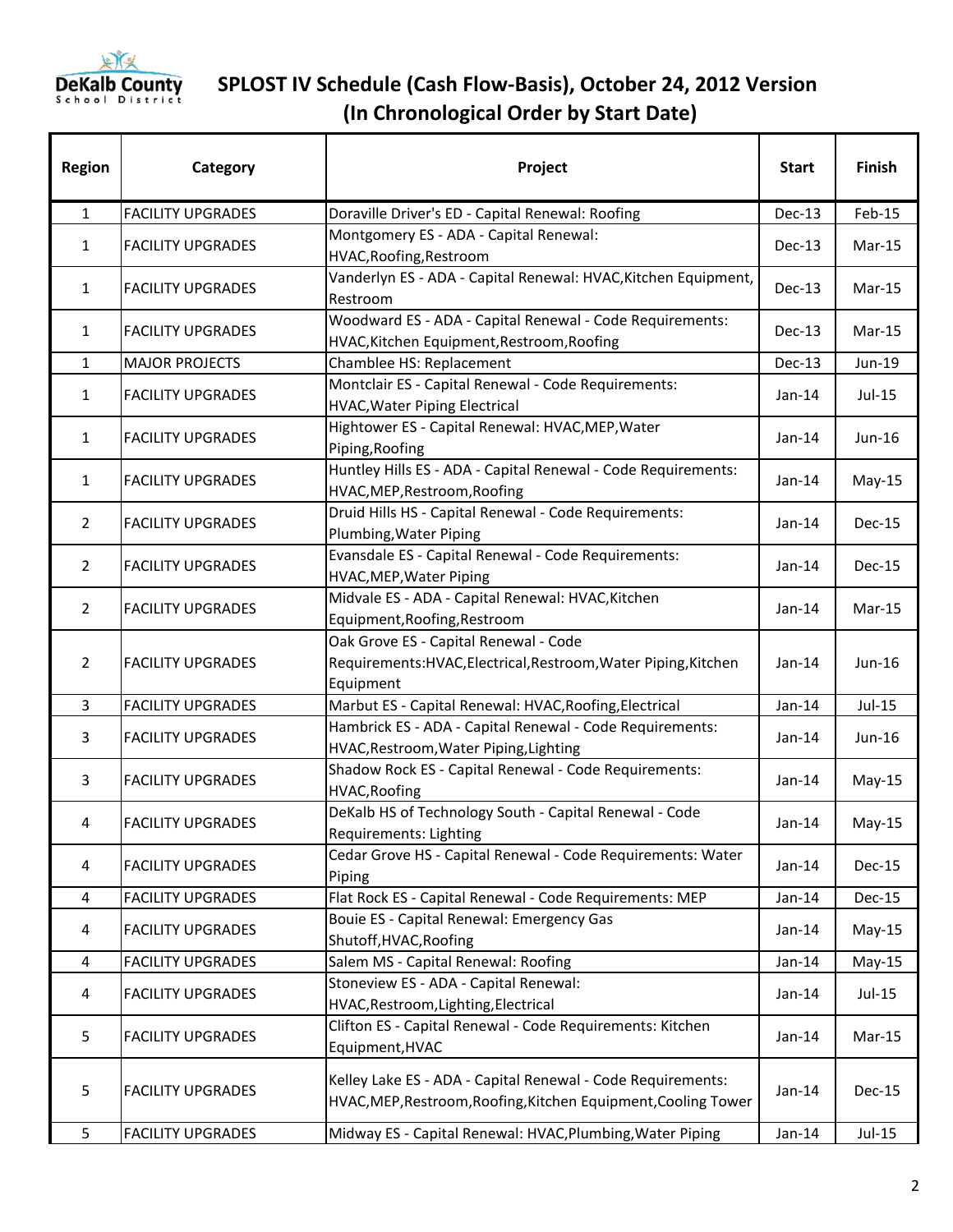

| <b>Region</b>  | Category                 | Project                                                                              | <b>Start</b> | <b>Finish</b> |
|----------------|--------------------------|--------------------------------------------------------------------------------------|--------------|---------------|
| 5              |                          | Meadowview ES - ADA - Capital Renewal:                                               | $Jan-14$     |               |
|                | <b>FACILITY UPGRADES</b> | HVAC, Roofing, Restroom                                                              |              | $May-15$      |
| 5              | <b>FACILITY UPGRADES</b> | Dunaire ES - ADA - Capital Renewal - Code Requirements:                              | $Jan-14$     | $May-15$      |
|                |                          | HVAC, Restroom, Kitchen Equipment, Roofing, Water Piping                             |              |               |
| 5              | <b>FACILITY UPGRADES</b> | Indian Creek ES - ADA - Capital Renewal - Code Requirements:                         | Jan-14       | Apr-15        |
|                |                          | HVAC, Restroom, Roofing                                                              |              |               |
| 5              | <b>FACILITY UPGRADES</b> | Toney ES - ADA - Capital Renewal: HVAC, Roofing, Restroom                            | $Jan-14$     | $May-15$      |
| $\overline{2}$ | <b>MAJOR PROJECTS</b>    | Arts School at former Avondale MS: Replacement                                       | Feb-14       | Aug-16        |
| 5              | <b>FACILITY UPGRADES</b> | Towers HS - Capital Renewal: Roofing                                                 | Mar-14       | Jul-15        |
| $\overline{2}$ | <b>FACILITY UPGRADES</b> | Avondale MS - Capital Renewal: New Emergency Utility Shutoffs                        | Mar-14       | Aug-16        |
| 5              | <b>FACILITY UPGRADES</b> | Towers HS Culinary Arts Lab: Culinary Arts Lab                                       | Mar-14       | $Jul-15$      |
| 3              | <b>FACILITY UPGRADES</b> | Stone Mountain ES - Capital Renewal: HVAC, Roofing                                   | May-14       | Feb-17        |
| 3              | <b>FACILITY UPGRADES</b> | Stone Mountain HS - Capital Renewal: New Emergency Utility<br>Shutoffs, Water Piping | May-14       | Feb-17        |
| $\overline{3}$ | <b>FACILITY UPGRADES</b> | Stone Mountain HS - Capital Renewal - Code Requirements                              | May-14       | Feb-17        |
|                |                          | Stone Mountain MS - Capital Renewal: New Emergency Utility                           |              |               |
| 3              | <b>FACILITY UPGRADES</b> | <b>Shutoffs</b>                                                                      | May-14       | Feb-17        |
| 3              | <b>MAJOR PROJECTS</b>    | <b>Stone Mountain HS Renovations</b>                                                 | May-14       | Feb-17        |
| $\mathbf{1}$   | <b>FACILITY UPGRADES</b> | North DeKalb Stadium - Stadiums: Survey                                              | $Jul-14$     | Sep-14        |
| $\overline{2}$ | <b>FACILITY UPGRADES</b> | Adams Stadium - Stadiums: Survey                                                     | $Jul-14$     | Sep-14        |
| $\overline{2}$ | <b>FACILITY UPGRADES</b> | Avondale Stadium - Stadiums: Survey                                                  | Jul-14       | Sep-14        |
| $\overline{4}$ | <b>FACILITY UPGRADES</b> | Panthersville Stadium - Stadiums: Survey                                             | $Jul-14$     | Sep-14        |
|                | <b>FACILITY UPGRADES</b> | Hawthorne ES - Capital Renewal - Code Requirements:                                  | Jul-14       | Jul-16        |
| $\overline{2}$ |                          | <b>HVAC, MEP, Water Piping</b>                                                       |              |               |
|                | <b>FACILITY UPGRADES</b> | Briar Vista ES - ADA - Capital Renewal - Code Requirements:                          | $Jul-14$     | $Jul-16$      |
| $\overline{2}$ |                          | Restroom, Water Piping, HVAC                                                         |              |               |
|                | <b>FACILITY UPGRADES</b> | Briarlake ES - Capital Renewal - Code Requirements: Water                            |              |               |
| $\overline{2}$ |                          | Piping, HVAC                                                                         | $Jul-14$     | $Jul-16$      |
|                | <b>FACILITY UPGRADES</b> |                                                                                      | $Jul-14$     |               |
| 4              |                          | Cedar Grove ES - ADA - Capital Renewal - Code Requirements:                          |              | Jul-16        |
|                |                          | HVAC, Restroom, Kitchen Equipment, Roofing, Civil, Cooling Tower                     |              |               |
| 4              | <b>FACILITY UPGRADES</b> | Cedar Grove MS - Capital Renewal: HVAC, Plumbing                                     | $Jul-14$     | Oct-15        |
|                |                          | Bob Mathis ES - ADA - Capital Renewal - Code Requirements:                           |              |               |
| 4              | <b>FACILITY UPGRADES</b> | Roofing, Restroom, HVAC                                                              | Jul-14       | Jul-16        |
| 4              | <b>FACILITY UPGRADES</b> | Browns Mill ES - Capital Renewal: HVAC, Roofing                                      | $Jul-14$     | Jul-16        |
| 4              | <b>FACILITY UPGRADES</b> | M.L. King, Jr., HS - Capital Renewal: HVAC, Roofing                                  | Jul-14       | Jul-16        |
|                |                          | Redan ES - ADA - Capital Renewal:                                                    |              | Jul-16        |
| 4              | <b>FACILITY UPGRADES</b> | HVAC, Roofing, Restroom, Kitchen Equipment, Cooling Tower                            | Jul-14       |               |
| $\mathbf{1}$   |                          | Oakcliff ES - Capital Renewal - Code Requirements:                                   |              |               |
|                | <b>FACILITY UPGRADES</b> | HVAC, Roofing, MEP                                                                   | $Jul-14$     | Jul-16        |
| $\overline{2}$ | <b>FACILITY UPGRADES</b> | Sagamore Hills ES - ADA - Capital Renewal:                                           | $Jul-14$     |               |
|                |                          | HVAC, Restroom, Water Piping, Electrical                                             |              | Jul-16        |
|                | <b>FACILITY UPGRADES</b> | Idlewood ES - ADA - Capital Renewal - Code Requirements:                             | Jul-14       | Dec-16        |
| $\overline{2}$ |                          | HVAC, MEP, Restroom, Roofing                                                         |              |               |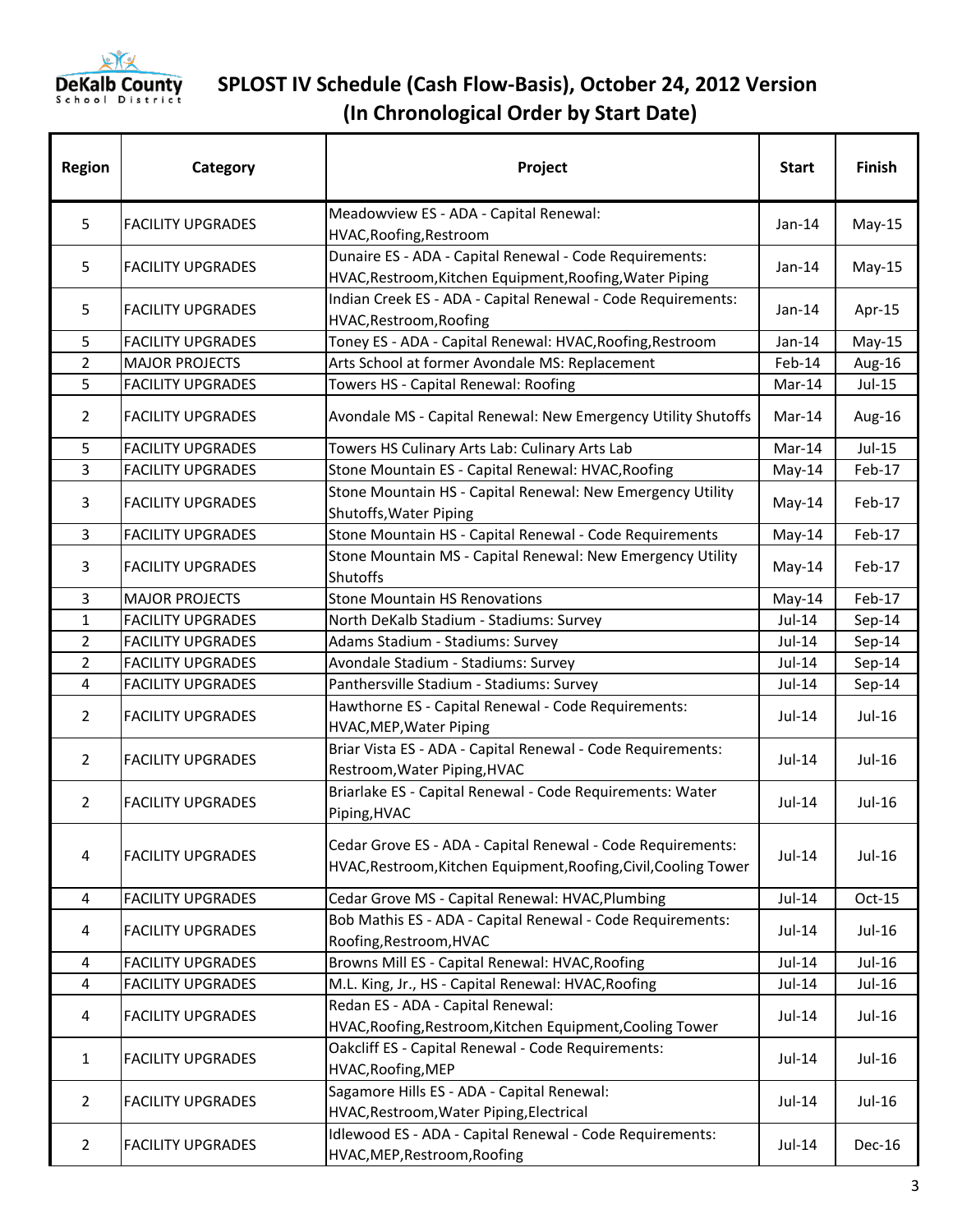

| <b>Region</b>  | Category                                       | Project                                                                                                        | <b>Start</b>     | Finish        |
|----------------|------------------------------------------------|----------------------------------------------------------------------------------------------------------------|------------------|---------------|
| 3              | <b>FACILITY UPGRADES</b>                       | Pine Ridge ES - Capital Renewal - Code Requirements:<br>HVAC, Roofing, Lighting                                | Jul-14           | Dec-16        |
| 4              | <b>FACILITY UPGRADES</b>                       | Rainbow ES - Capital Renewal - Code Requirements:<br>HVAC, Roofing, Electrical, Water Piping                   | Jul-14           | Dec-16        |
| 4              | <b>FACILITY UPGRADES</b>                       | Panola Way ES - ADA - Capital Renewal - Code Requirements:<br>HVAC, Lighting, Restroom, Roofing, Cooling Tower | $Jul-14$         | Dec-16        |
| D              | <b>SCHOOL BUSES</b>                            | School Bus Purchase (3 rounds)                                                                                 | Jul-14           | Jul-16        |
| 5              | <b>FACILITY UPGRADES</b>                       | Hallford Stadium - Stadiums: Lighting                                                                          | Aug-14           | Feb-15        |
| 2              | <b>FACILITY UPGRADES</b>                       | Brockett ES - Capital Renewal - Code Requirements:<br>HVAC, Kitchen Equipment, Roofing, MEP, Lighting          | Aug-14           | Aug-16        |
| $\overline{2}$ | <b>FACILITY UPGRADES</b>                       | Adams Stadium - Stadiums: Lighting                                                                             | Sep-14           | Feb-15        |
| $\mathbf{1}$   | <b>FACILITY UPGRADES</b>                       | North DeKalb Stadium - Stadiums: Lighting                                                                      | Sep-14           | Mar-15        |
| $\overline{2}$ | <b>FACILITY UPGRADES</b>                       | Avondale ES - Capital Renewal - Code Requirements:<br>HVAC, MEP, WATER PIPING                                  | $Oct-14$         | Mar-17        |
| $\overline{2}$ | <b>FACILITY UPGRADES</b>                       | Avondale Stadium - Stadiums: Lighting                                                                          | Oct-14           | Mar-15        |
| $\overline{4}$ | <b>FACILITY UPGRADES</b>                       | Panthersville Stadium - Stadiums: Lighting                                                                     | $Oct-14$         | Mar-15        |
| 5              | <b>FACILITY UPGRADES</b>                       | Columbia ES - Capital Renewal: HVAC, Roofing                                                                   | <b>Nov-14</b>    | May-16        |
| D              | <b>FACILITY UPGRADES</b>                       | Contingency funds set aside to remediate the findings from the<br>recommended studies - Capital Renewal        | Dec-14           | Nov-16        |
| D              | <b>FACILITY UPGRADES</b>                       | Reserve funds for unidentified emergency needs - Capital<br>Renewal                                            | Dec-14           | <b>Nov-16</b> |
| D              | <b>FACILITY UPGRADES</b>                       | Reserve funds for repairs at stadiums as identified by the studies<br>- Stadiums                               | $Jan-15$         | $Mar-15$      |
| 5              | <b>MAJOR PROJECTS</b>                          | McNair MS Replacement                                                                                          | Feb-15           | <b>Dec-17</b> |
| $\overline{2}$ | <b>FACILITY UPGRADES</b>                       | Avondale Stadium - Stadiums: Turf/Track/Fence                                                                  | $Mar-15$         | Apr-16        |
| 2              | <b>FACILITY UPGRADES</b>                       | Adams Stadium - Stadiums: Turf/Track/Fence                                                                     | $Mar-15$         | Apr-16        |
| 4              | <b>FACILITY UPGRADES</b>                       | Panthersville Stadium - Stadiums: Turf/Track/Fence                                                             | $Mar-15$         | Apr-16        |
| $\mathbf{1}$   | <b>FACILITY UPGRADES</b>                       | North DeKalb Stadium - Stadiums: Turf/Track/Fence                                                              | Mar-15           | Apr-16        |
| 5              | <b>FACILITY UPGRADES</b>                       | Hallford Stadium - Stadiums: Turf/Track/Fence                                                                  | Apr-15           | $May-16$      |
| $\mathbf{1}$   | <b>FACILITY UPGRADES</b>                       | Cross Keys HS - Capital Renewal: Plumbing, Water Piping                                                        | $Jul-15$         | $Jan-17$      |
| $\mathbf{1}$   | <b>FACILITY UPGRADES</b>                       | Dresden ES - ADA - Capital Renewal: HVAC, Restroom, Kitchen<br>Equipment, Roofing, Lighting                    | Jul-15           | Jul-17        |
| 2              | <b>FACILITY UPGRADES</b>                       | Robert Shaw ES - Capital Renewal: HVAC, MEP, Roofing                                                           | Jul-15           | Jul-17        |
| $\overline{3}$ | <b>FACILITY UPGRADES</b>                       | Stephenson HS - Capital Renewal: Roofing                                                                       | Jul-15           | Dec-16        |
| 5              | <b>FACILITY UPGRADES</b>                       | Canby Lane ES - ADA - Capital Renewal - Code Requirements:<br>HVAC, Restroom, Kitchen Equipment, Roofing       | Jul-15           | Dec-17        |
| 5              | <b>FACILITY UPGRADES</b>                       | Jolly ES - ADA - Capital Renewal - Code Requirements:<br>HVAC, Restroom, Lighting, Water Piping                | $Jul-15$         | $Sep-16$      |
| 1              | <b>MAJOR PROJECTS</b>                          | Austin ES Replacement                                                                                          | Mar-16           | Jul-18        |
| $\overline{2}$ | <b>MAJOR PROJECTS</b>                          | Pleasantdale ES Replacement                                                                                    | Mar-16           | Jul-18        |
| $\overline{2}$ | <b>MAJOR PROJECTS</b>                          | Smoke Rise ES Replacement                                                                                      | Mar-16           | Jul-18        |
|                |                                                |                                                                                                                |                  | Jul-18        |
|                |                                                |                                                                                                                |                  | Dec-18        |
| 4              | <b>FACILITY UPGRADES</b>                       | Murphey Candler ES - ADA - Capital Renewal:                                                                    | Jun-16           | Jun-18        |
| 3<br>4         | <b>MAJOR PROJECTS</b><br><b>MAJOR PROJECTS</b> | Rockbridge ES Replacement<br><b>Early Learning Center</b><br>HVAC, MEP, Restroom, Water Piping                 | Mar-16<br>Mar-16 |               |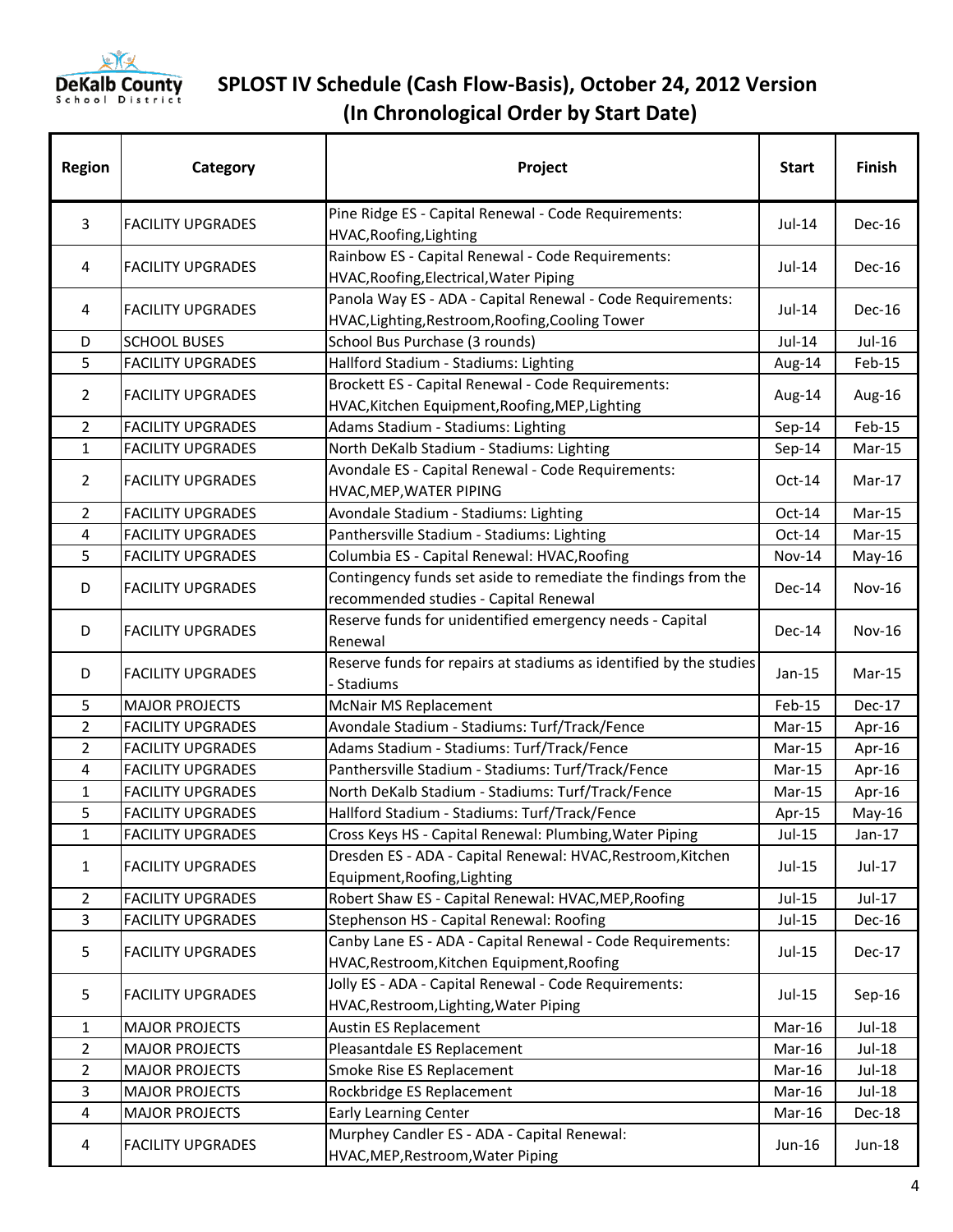

| <b>Region</b>  | Category                 | Project                                                                                           | <b>Start</b> | <b>Finish</b> |
|----------------|--------------------------|---------------------------------------------------------------------------------------------------|--------------|---------------|
| $\overline{2}$ | <b>FACILITY UPGRADES</b> | Warren Technical School - Capital Renewal: Roofing, Kitchen<br>Equipment                          | Jun-16       | <b>Nov-17</b> |
| 5              | <b>FACILITY UPGRADES</b> | Clarkston HS - Capital Renewal - Code Requirements: Roofing                                       | Jul-16       | Dec-17        |
| 5              | <b>FACILITY UPGRADES</b> | McNair HS Capital Renewal                                                                         | Nov-16       | $May-17$      |
| $\overline{2}$ | <b>FACILITY UPGRADES</b> | Medlock ES - Capital Renewal: Plumbing                                                            | $Jan-17$     | Dec-18        |
| 3              | <b>FACILITY UPGRADES</b> | Champion MS - Capital Renewal: New Emergency Utility<br>Shutoffs, HVAC                            | $Jan-17$     | Dec-18        |
| 3              | <b>FACILITY UPGRADES</b> | Eldridge Miller ES - ADA - Capital Renewal - Code Requirements:<br>HVAC, Restroom, Water Piping   | $Jan-17$     | Dec-18        |
| 5              | <b>FACILITY UPGRADES</b> | Columbia MS - Capital Renewal: New Emergency Utility Shutoffs                                     | $Jan-17$     | Dec-18        |
| 5              | <b>FACILITY UPGRADES</b> | Freedom MS - Capital Renewal: New Emergency Utility Shutoffs                                      | $Jan-17$     | Dec-18        |
| 5              | <b>FACILITY UPGRADES</b> | Tucker MS - Capital Renewal: New Emergency Utility Shutoffs                                       | $Jan-17$     | Dec-18        |
| $\overline{2}$ | <b>MAJOR PROJECTS</b>    | Coralwood Diagnostic Center Addition                                                              | $May-17$     | Dec-18        |
| $\mathbf{1}$   | <b>FACILITY UPGRADES</b> | Kittredge ES - Capital Renewal - Code Requirements: HVAC                                          | Jun-17       | Sep-18        |
| $\mathbf{1}$   | <b>FACILITY UPGRADES</b> | Ashford Park ES - Capital Renewal - Code Requirements:<br>HVAC, Kitchen Equipment                 | Jun-17       | Sep-18        |
| $\overline{2}$ | <b>FACILITY UPGRADES</b> | Henderson Mill ES - Capital Renewal - Code Requirements:<br>HVAC, Kitchen Equipment               | Jun-17       | Sep-18        |
| $\overline{2}$ | <b>FACILITY UPGRADES</b> | Shamrock MS - Code Requirements: Replace Grease Trap                                              | Jun-17       | Sep-18        |
| $\overline{2}$ | <b>FACILITY UPGRADES</b> | Margaret Harris Comprehensive School - Code Requirements:<br>Replace Grease Trap                  | $Jun-17$     | Sep-18        |
| $\overline{2}$ | <b>FACILITY UPGRADES</b> | McLendon ES - Capital Renewal - Code Requirements: HVAC                                           | Jun-17       | Sep-18        |
| 3              | <b>FACILITY UPGRADES</b> | East Campus - Code Requirements                                                                   | Jun-17       | Sep-18        |
| 3              | <b>FACILITY UPGRADES</b> | Rock Chapel ES - Capital Renewal: HVAC, Roofing, Water<br>Piping, Electrical                      | Jun-17       | Dec-18        |
| 3              | <b>FACILITY UPGRADES</b> | Stone Mill ES - ADA - Capital Renewal - Code Requirements:<br>HVAC, Roofing, Restroom, Electrical | Jun-17       | Dec-18        |
| 4              | <b>FACILITY UPGRADES</b> | Woodridge ES - Capital Renewal - Code Requirements: HVAC                                          | Jun-17       | Sep-18        |
| 5              | <b>FACILITY UPGRADES</b> | DeKalb ES of the Arts at Terry Mills - Capital Renewal - Code<br>Requirements: HVAC, Electrical   | Jun-17       | Dec-18        |
| 5              | <b>FACILITY UPGRADES</b> | Knollwood ES - Capital Renewal: HVAC, Kitchen Equipment                                           | Jun-17       | Sep-18        |
| 5              | <b>FACILITY UPGRADES</b> | Snapfinger ES - Capital Renewal - Code Requirements: HVAC                                         | Jun-17       | Sep-18        |
| 5              | <b>FACILITY UPGRADES</b> | Wadsworth ES - Capital Renewal: HVAC                                                              | Jun-17       | Sep-18        |
| 2              | <b>FACILITY UPGRADES</b> | International Student Center - Capital Renewal: Roofing                                           | Aug-17       | Dec-18        |
| $\overline{2}$ | <b>FACILITY UPGRADES</b> | Livsey ES - Capital Renewal - Code Requirements: Roofing, HVAC                                    | Aug-17       | Dec-18        |
| 2              | <b>FACILITY UPGRADES</b> | Sam Moss Service Center - Capital Renewal: Roofing                                                | Aug-17       | Dec-18        |
| 4              | <b>FACILITY UPGRADES</b> | Narvie Harris ES - Capital Renewal: Roofing                                                       | Aug-17       | Dec-18        |
| $\overline{2}$ | <b>FACILITY UPGRADES</b> | Laurel Ridge ES - ADA - Capital Renewal - Code Requirements:<br>HVAC, Restroom                    | $Sep-17$     | Dec-18        |
| 4              | <b>FACILITY UPGRADES</b> | Chapel Hill MS - ADA - Capital Renewal:<br>Restroom, Lighting, Water Piping                       | $Sep-17$     | Dec-18        |